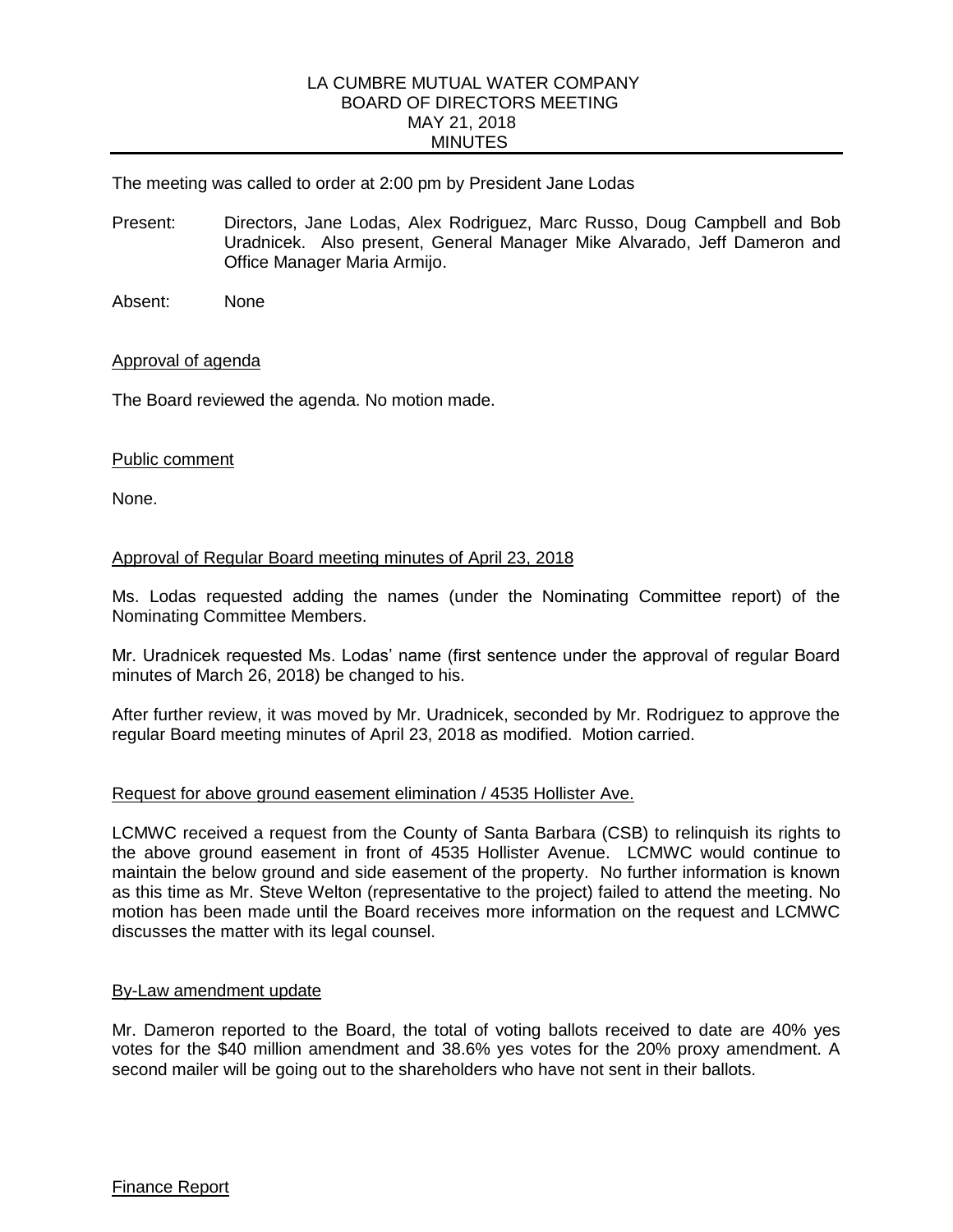Mr. Dameron reviewed with the Board the finance report.

It was moved by Mr. Rodriguez, seconded by Mr. Campbell to receive and file report. Motion carried.

## Water Production Report

Mr. Alvarado reviewed with the Board the water production report.

It was moved by Mr. Uradnicek, seconded by Mr. Russo to receive and file report. Motion carried.

# Employee evaluation methodology

Mr. Alvarado presented to the Board a methodology performance guideline to be used for each employee. This performance evaluation tool is commonly used in organizations. The performance evaluation will determine eligibility for employee compensation and can also be used as a mitigating factor regarding employee discipline.

# Hope Ranch beautification project / Outside water service area

Mr. Alvarado informed the Board that proposed water usage would be used outside of the water company's boundaries (Las Palmas entrance). Mr. Alvarado spoke with Greg Feet, General manager for the Hope Ranch Park Homes Association (HRPHA) and explained the situation.

HRPHA was unaware of LCMWC's rule of not distributing water outside of its boundaries. Mr. Lee Gabler (HRPHA Board member), Greg Feet (HRPHA manager), Jeff Yardi and Ken Manela from Appleton explained to the Board, as part of the Hope Ranch beautification project they would like to plant several plants by the Las Palmas entrance and is requesting LCMWC's permission to continue using water outside of the water company's boundaries (approximately 60 ft.). The approximate amount of water needed for the planting is unknown as this time.

After further discussion, the Board informed those present, a decision will not be made at this time until HRPHA provides an estimated amount of how much water will be used during the first year of planting and thereafter. LCMWC will be consulting with Mr. Mannion, legal counsel on the matter before a decision is made.

## Backup generator proposal

Mr. Alvarado informed the Board the purchase of the two generators have not been made. Mr. Alvarado researched the above ground fuel tank. Getting a fuel tank would require several permits. LCMWC would need to purchase a special vehicle to transfer the fuel from the tank to the generators. The Regional Board would not allow a tank to be placed on the property due to the proximity of the reservoir. Cost to have a tank installed on the property would be approximately \$71K. In order to keep cost down, LCMWC will store fuel (legally can store up to 3200 gallons) in a double containment receptacle on site. No additional fees are required for the fuel permit.

## LAFCO / Goleta Sanitary District update

Mr. Alvarado informed the Board, the five homeowners/parcels interested in tying into the sewer connection have signed and returned the proposal. LAFCO has approved the application and